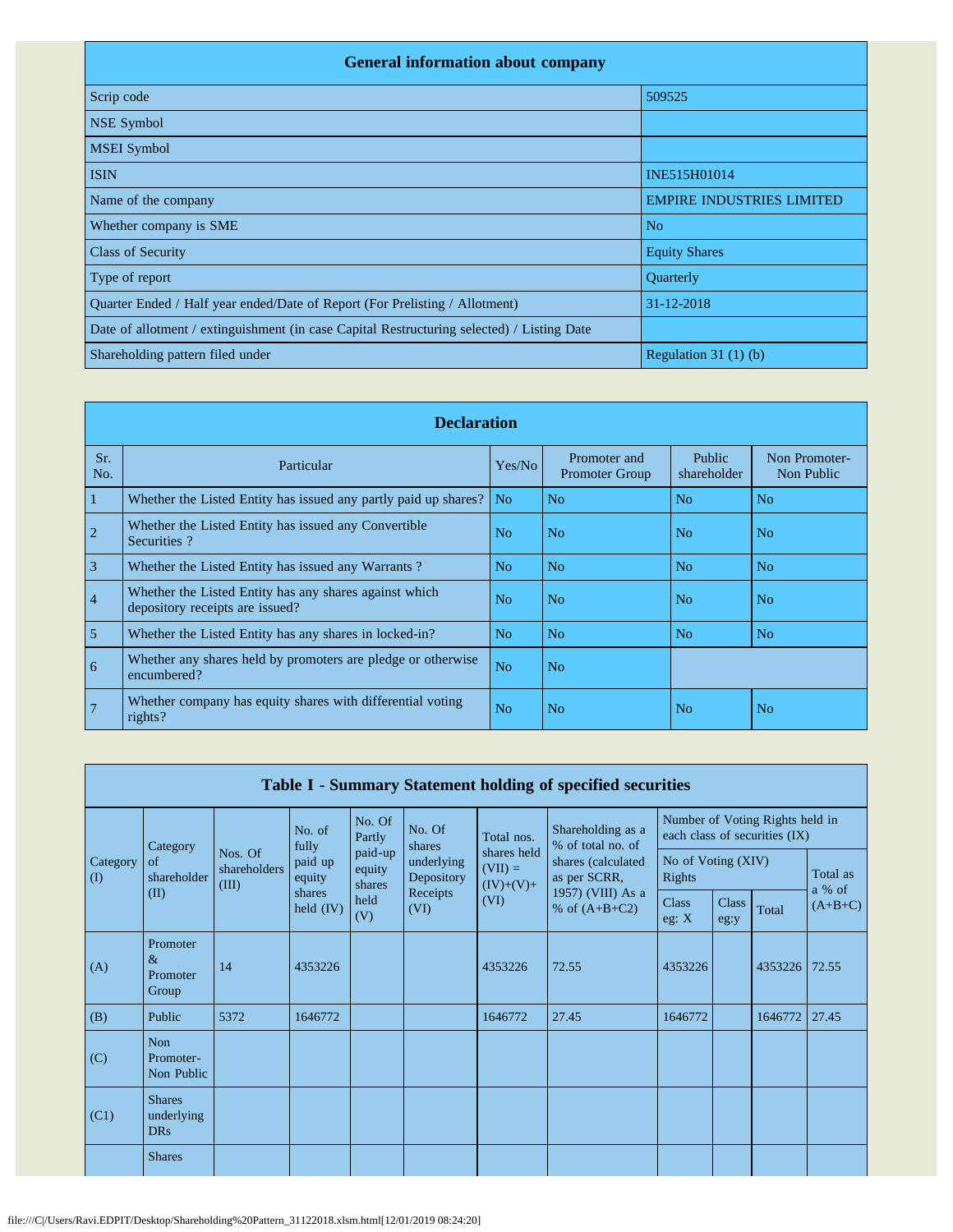| (C2) | held by<br>Employee<br>Trusts |      |         |  |         |     |         |             |  |
|------|-------------------------------|------|---------|--|---------|-----|---------|-------------|--|
|      | Total                         | 5386 | 5999998 |  | 5999998 | 100 | 5999998 | 5999998 100 |  |

| Table I - Summary Statement holding of specified securities |                                                |                                                                                                                                                                         |                                                  |                                                                                          |                                                                                    |                                                         |            |                                                                               |                                |                                       |  |  |
|-------------------------------------------------------------|------------------------------------------------|-------------------------------------------------------------------------------------------------------------------------------------------------------------------------|--------------------------------------------------|------------------------------------------------------------------------------------------|------------------------------------------------------------------------------------|---------------------------------------------------------|------------|-------------------------------------------------------------------------------|--------------------------------|---------------------------------------|--|--|
| Category<br>$\rm (I)$                                       | Category<br>of<br>shareholder<br>(II)          | No. Of<br>No. of<br><b>Shares</b><br><b>Shares</b><br>Underlying<br>Underlying<br>Outstanding<br>Outstanding<br>convertible<br>Warrants<br>securities<br>$(X_i)$<br>(X) |                                                  | No. Of Shares<br>Underlying<br>Outstanding<br>convertible                                | Shareholding, as a %<br>assuming full<br>conversion of<br>convertible securities ( | Number of<br>Locked in<br>shares (XII)                  |            | Number of<br><b>Shares</b><br>pledged or<br>otherwise<br>encumbered<br>(XIII) |                                | Number of<br>equity shares<br>held in |  |  |
|                                                             |                                                |                                                                                                                                                                         | securities and<br>No. Of<br>Warrants (Xi)<br>(a) | as a percentage of<br>diluted share capital)<br>$(XI)=(VII)+(X)$ As a<br>% of $(A+B+C2)$ | No.<br>(a)                                                                         | As a<br>$%$ of<br>total<br><b>Shares</b><br>held<br>(b) | No.<br>(a) | As a<br>% of<br>total<br><b>Shares</b><br>held<br>(b)                         | dematerialized<br>form $(XIV)$ |                                       |  |  |
| (A)                                                         | Promoter<br>$\&$<br>Promoter<br>Group          |                                                                                                                                                                         |                                                  |                                                                                          | 72.55                                                                              |                                                         |            |                                                                               |                                | 4353226                               |  |  |
| (B)                                                         | Public                                         |                                                                                                                                                                         |                                                  |                                                                                          | 27.45                                                                              |                                                         |            |                                                                               |                                | 1543263                               |  |  |
| (C)                                                         | <b>Non</b><br>Promoter-<br>Non Public          |                                                                                                                                                                         |                                                  |                                                                                          |                                                                                    |                                                         |            |                                                                               |                                |                                       |  |  |
| (C1)                                                        | <b>Shares</b><br>underlying<br><b>DRs</b>      |                                                                                                                                                                         |                                                  |                                                                                          |                                                                                    |                                                         |            |                                                                               |                                |                                       |  |  |
| (C2)                                                        | Shares held<br>by<br>Employee<br><b>Trusts</b> |                                                                                                                                                                         |                                                  |                                                                                          |                                                                                    |                                                         |            |                                                                               |                                |                                       |  |  |
|                                                             | Total                                          |                                                                                                                                                                         |                                                  |                                                                                          | 100                                                                                |                                                         |            |                                                                               |                                | 5896489                               |  |  |

|                                                                             |                           |                                                                                      |                                                      |                                                                                                                              |                                    |                                       | Table II - Statement showing shareholding pattern of the Promoter and Promoter Group |                                 |               |                               |                                 |  |
|-----------------------------------------------------------------------------|---------------------------|--------------------------------------------------------------------------------------|------------------------------------------------------|------------------------------------------------------------------------------------------------------------------------------|------------------------------------|---------------------------------------|--------------------------------------------------------------------------------------|---------------------------------|---------------|-------------------------------|---------------------------------|--|
|                                                                             |                           |                                                                                      | No. of                                               | No.<br>Of                                                                                                                    |                                    |                                       | Shareholding<br>as a $%$ of                                                          | Number of Voting Rights held in |               | each class of securities (IX) |                                 |  |
| Sr.                                                                         | Category &<br>Name of the | Nos. Of<br>shareholders<br>(III)                                                     | fully<br>paid up<br>equity<br>shares<br>held<br>(IV) | No. Of<br>Partly<br>shares<br>paid-<br>underlying<br>up<br>Depository<br>equity<br>Receipts<br>shares<br>(VI)<br>held<br>(V) | Total nos.<br>shares<br>held (VII) | total no. of<br>shares<br>(calculated | No of Voting (XIV)<br>Rights                                                         |                                 |               | Total<br>as a %               |                                 |  |
|                                                                             | Shareholders<br>$($ I)    |                                                                                      |                                                      |                                                                                                                              |                                    | $(IV)+(V)+$<br>(VI)                   | as per<br>SCRR,<br>1957) (VIII)<br>As a % of<br>$(A+B+C2)$                           | Class eg:<br>X                  | Class<br>eg:y | Total                         | of<br>Total<br>Voting<br>rights |  |
| $\overline{A}$                                                              |                           | Table II - Statement showing shareholding pattern of the Promoter and Promoter Group |                                                      |                                                                                                                              |                                    |                                       |                                                                                      |                                 |               |                               |                                 |  |
| (1)                                                                         | Indian                    |                                                                                      |                                                      |                                                                                                                              |                                    |                                       |                                                                                      |                                 |               |                               |                                 |  |
| (d)                                                                         | Any Other<br>(specify)    | 14                                                                                   | 4353226                                              |                                                                                                                              |                                    | 4353226                               | 72.55                                                                                | 4353226                         |               | 4353226                       | 72.55                           |  |
| Sub-Total $(A)(1)$                                                          |                           | 14                                                                                   | 4353226                                              |                                                                                                                              |                                    | 4353226                               | 72.55                                                                                | 4353226                         |               | 4353226                       | 72.55                           |  |
| (2)                                                                         | Foreign                   |                                                                                      |                                                      |                                                                                                                              |                                    |                                       |                                                                                      |                                 |               |                               |                                 |  |
| Total Shareholding of<br>Promoter and Promoter<br>Group $(A)=(A)(1)+(A)(2)$ |                           | 14                                                                                   | 4353226                                              |                                                                                                                              |                                    | 4353226                               | 72.55                                                                                | 4353226                         |               | 4353226                       | 72.55                           |  |
| B                                                                           |                           | Table III - Statement showing shareholding pattern of the Public shareholder         |                                                      |                                                                                                                              |                                    |                                       |                                                                                      |                                 |               |                               |                                 |  |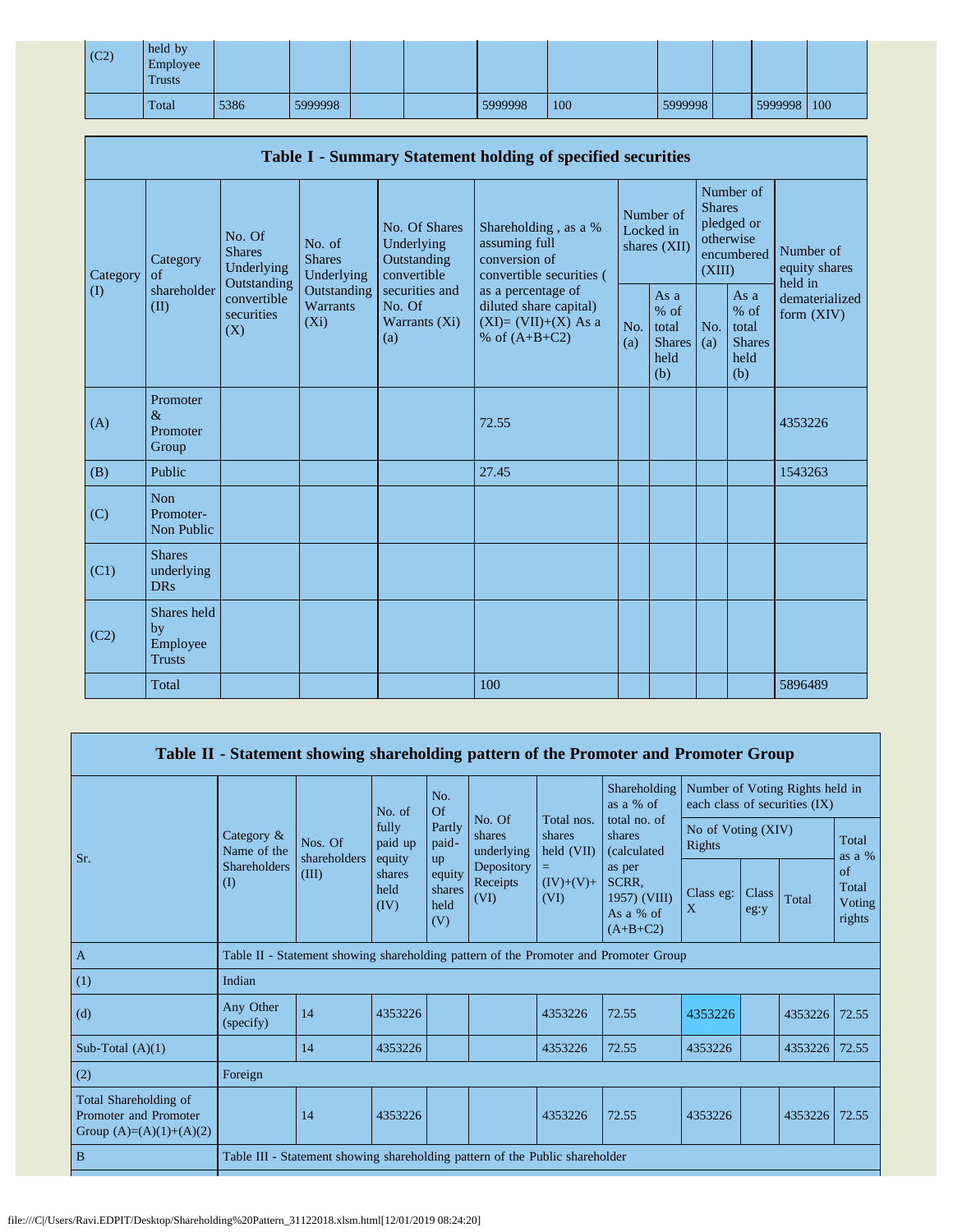| (1)                                                               | Institutions                                                                                                           |                                                                                               |         |  |  |         |       |         |  |         |       |
|-------------------------------------------------------------------|------------------------------------------------------------------------------------------------------------------------|-----------------------------------------------------------------------------------------------|---------|--|--|---------|-------|---------|--|---------|-------|
| (f)                                                               | Financial<br>Institutions/<br><b>Banks</b>                                                                             | 3                                                                                             | 414     |  |  | 414     | 0.01  | 414     |  | 414     | 0.01  |
| (g)                                                               | Insurance<br>Companies                                                                                                 | $\overline{2}$                                                                                | 884650  |  |  | 884650  | 14.74 | 884650  |  | 884650  | 14.74 |
| Sub-Total $(B)(1)$                                                |                                                                                                                        | 5                                                                                             | 885064  |  |  | 885064  | 14.75 | 885064  |  | 885064  | 14.75 |
| (3)                                                               | Non-institutions                                                                                                       |                                                                                               |         |  |  |         |       |         |  |         |       |
| (a(i))                                                            | Individuals -<br>i.Individual<br>shareholders<br>holding<br>nominal<br>share capital<br>up to Rs. 2<br>lakhs.          | 5196                                                                                          | 570607  |  |  | 570607  | 9.51  | 570607  |  | 570607  | 9.51  |
| (a(ii))                                                           | Individuals -<br>ii. Individual<br>shareholders<br>holding<br>nominal<br>share capital<br>in excess of<br>Rs. 2 lakhs. | $\overline{2}$                                                                                | 53763   |  |  | 53763   | 0.9   | 53763   |  | 53763   | 0.9   |
| (e)                                                               | Any Other<br>(specify)                                                                                                 | 169                                                                                           | 137338  |  |  | 137338  | 2.29  | 137338  |  | 137338  | 2.29  |
| Sub-Total $(B)(3)$                                                |                                                                                                                        | 5367                                                                                          | 761708  |  |  | 761708  | 12.7  | 761708  |  | 761708  | 12.7  |
| <b>Total Public</b><br>Shareholding<br>$(B)=(B)(1)+(B)(2)+(B)(3)$ |                                                                                                                        | 5372                                                                                          | 1646772 |  |  | 1646772 | 27.45 | 1646772 |  | 1646772 | 27.45 |
| $\overline{C}$                                                    |                                                                                                                        | Table IV - Statement showing shareholding pattern of the Non Promoter- Non Public shareholder |         |  |  |         |       |         |  |         |       |
| Total $(A+B+C2)$                                                  |                                                                                                                        | 5386                                                                                          | 5999998 |  |  | 5999998 | 100   | 5999998 |  | 5999998 | 100   |
| Total $(A+B+C)$                                                   |                                                                                                                        | 5386                                                                                          | 5999998 |  |  | 5999998 | 100   | 5999998 |  | 5999998 | 100   |

|     |                                                                                    |                                       |                                                           |                                                                                  | Table II - Statement showing shareholding pattern of the Promoter and Promoter Group      |            |                                                                               |            |                                                           |                                |  |
|-----|------------------------------------------------------------------------------------|---------------------------------------|-----------------------------------------------------------|----------------------------------------------------------------------------------|-------------------------------------------------------------------------------------------|------------|-------------------------------------------------------------------------------|------------|-----------------------------------------------------------|--------------------------------|--|
| Sr. | No. Of<br><b>Shares</b><br>Underlying<br>Outstanding                               | No. of<br><b>Shares</b><br>Underlying | No. Of Shares<br>Underlying<br>Outstanding<br>convertible | Shareholding, as a<br>% assuming full<br>conversion of<br>convertible securities | Number of<br>Locked in<br>shares (XII)                                                    |            | Number of<br><b>Shares</b><br>pledged or<br>otherwise<br>encumbered<br>(XIII) |            | Number of<br>equity shares<br>held in                     |                                |  |
|     |                                                                                    | convertible<br>securities<br>(X)      | Outstanding<br><b>Warrants</b><br>$(X_i)$                 | securities and<br>No. Of<br>Warrants (Xi)<br>(a)                                 | (as a percentage of<br>diluted share capital)<br>$(XI)=(VII)+(X) As$<br>a % of $(A+B+C2)$ | No.<br>(a) | As $a$<br>$%$ of<br>total<br><b>Shares</b><br>held<br>(b)                     | No.<br>(a) | As $a$<br>$%$ of<br>total<br><b>Shares</b><br>held<br>(b) | dematerialized<br>form $(XIV)$ |  |
|     | $\mathbf{A}$                                                                       |                                       |                                                           |                                                                                  | Table II - Statement showing shareholding pattern of the Promoter and Promoter Group      |            |                                                                               |            |                                                           |                                |  |
|     | (1)                                                                                | Indian                                |                                                           |                                                                                  |                                                                                           |            |                                                                               |            |                                                           |                                |  |
|     | (d)                                                                                |                                       |                                                           |                                                                                  | 72.55                                                                                     |            |                                                                               |            |                                                           | 4353226                        |  |
|     | Sub-Total $(A)(1)$                                                                 |                                       |                                                           |                                                                                  | 72.55                                                                                     |            |                                                                               |            |                                                           | 4353226                        |  |
|     | (2)                                                                                | Foreign                               |                                                           |                                                                                  |                                                                                           |            |                                                                               |            |                                                           |                                |  |
|     | Total Shareholding of<br><b>Promoter and Promoter</b><br>Group $(A)=(A)(1)+(A)(2)$ |                                       |                                                           |                                                                                  | 72.55                                                                                     |            |                                                                               |            |                                                           | 4353226                        |  |
|     | B                                                                                  |                                       |                                                           |                                                                                  | Table III - Statement showing shareholding pattern of the Public shareholder              |            |                                                                               |            |                                                           |                                |  |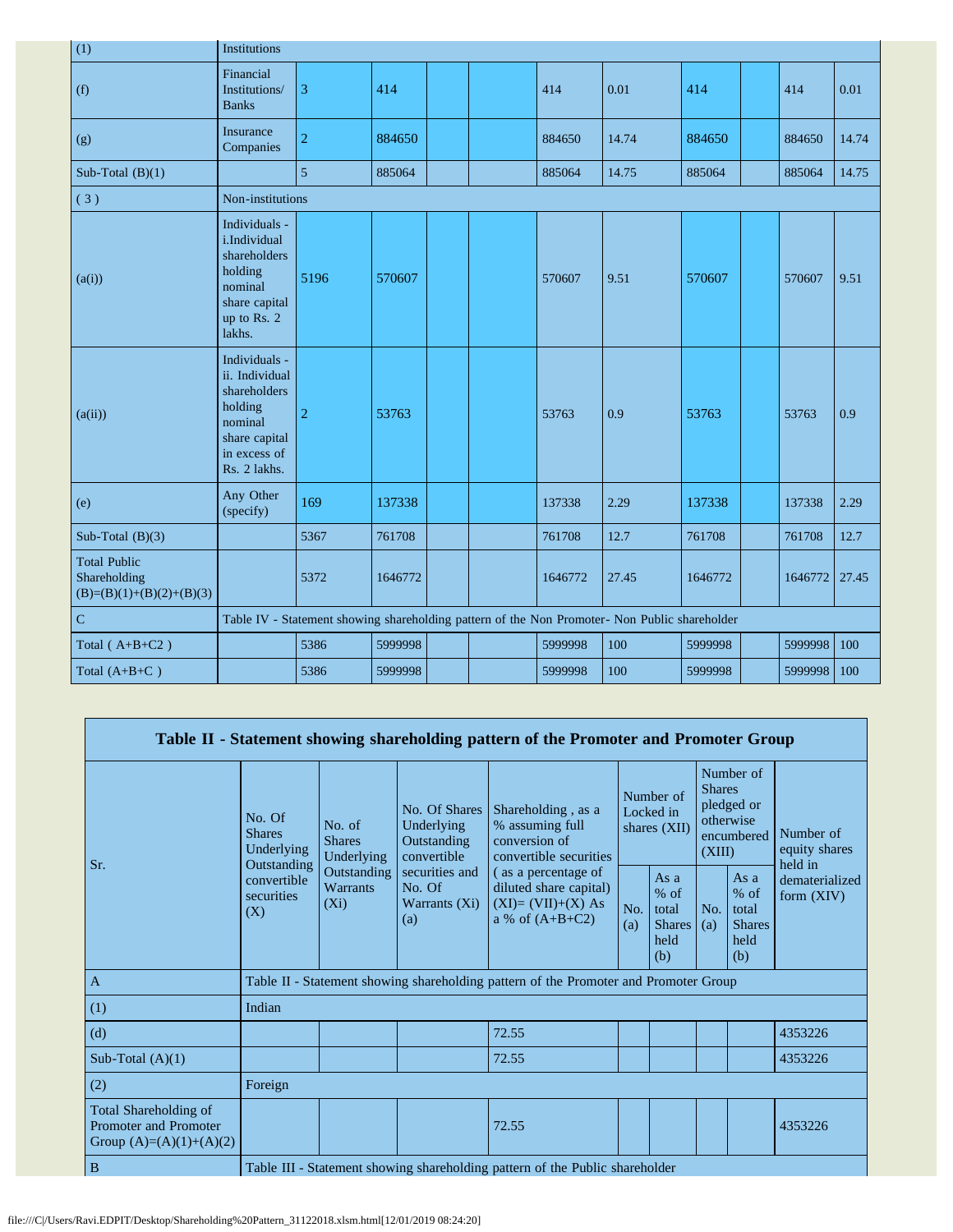| (1)                                                               | Institutions     |  |                                                                                               |  |  |                |
|-------------------------------------------------------------------|------------------|--|-----------------------------------------------------------------------------------------------|--|--|----------------|
| (f)                                                               |                  |  | 0.01                                                                                          |  |  | $\overline{0}$ |
| (g)                                                               |                  |  | 14.74                                                                                         |  |  | 884650         |
| Sub-Total $(B)(1)$                                                |                  |  | 14.75                                                                                         |  |  | 884650         |
| (3)                                                               | Non-institutions |  |                                                                                               |  |  |                |
| (a(i))                                                            |                  |  | 9.51                                                                                          |  |  | 468220         |
| (a(ii))                                                           |                  |  | 0.9                                                                                           |  |  | 53763          |
| (e)                                                               |                  |  | 2.29                                                                                          |  |  | 136630         |
| Sub-Total $(B)(3)$                                                |                  |  | 12.7                                                                                          |  |  | 658613         |
| <b>Total Public</b><br>Shareholding<br>$(B)=(B)(1)+(B)(2)+(B)(3)$ |                  |  | 27.45                                                                                         |  |  | 1543263        |
| $\mathbf C$                                                       |                  |  | Table IV - Statement showing shareholding pattern of the Non Promoter- Non Public shareholder |  |  |                |
| Total $(A+B+C2)$                                                  |                  |  | 100                                                                                           |  |  | 5896489        |
| Total $(A+B+C)$                                                   |                  |  | 100                                                                                           |  |  | 5896489        |

| Any Other (specify)                                                                                                           |                                        |                                        |                                            |                                        |                                        |                                        |                                        |  |  |  |  |  |
|-------------------------------------------------------------------------------------------------------------------------------|----------------------------------------|----------------------------------------|--------------------------------------------|----------------------------------------|----------------------------------------|----------------------------------------|----------------------------------------|--|--|--|--|--|
| Searial No.                                                                                                                   | 1                                      | $\overline{2}$                         | 3                                          | $\overline{4}$                         | 5                                      | 6                                      | 7                                      |  |  |  |  |  |
| Category                                                                                                                      | Director or<br>Director's<br>Relatives | Director or<br>Director's<br>Relatives | Director or<br><b>Director's Relatives</b> | Director or<br>Director's<br>Relatives | Director or<br>Director's<br>Relatives | Director or<br>Director's<br>Relatives | Director or<br>Director's<br>Relatives |  |  |  |  |  |
| Name of the<br>Shareholders<br>(1)                                                                                            | <b>DILEEP</b><br><b>MALHOTRA</b>       | <b>RANJIT</b><br><b>MALHOTRA</b>       | <b>SATISHCHANDRA</b><br><b>MALHOTRA</b>    | <b>UMA</b><br><b>MALHOTRA</b>          | <b>KABIR</b><br><b>MALHOTRA</b>        | <b>USHADEVI</b><br><b>MALHOTRA</b>     | <b>ANAJALI</b><br><b>MALHOTRA</b>      |  |  |  |  |  |
| PAN (II)                                                                                                                      | AFBPM6027K                             | AFBPM6026J                             | AFBPM6023P                                 | AABPM1326N                             | AADPM6005A                             | AGSPM5466L                             | AUQPM3884L                             |  |  |  |  |  |
| No. of the<br><b>Shareholders</b><br>(I)                                                                                      | $\mathbf{1}$                           | $\mathbf{1}$                           | $\mathbf{1}$                               | $\mathbf{1}$                           | 1                                      | 1                                      | $\mathbf{1}$                           |  |  |  |  |  |
| No. of fully<br>paid up equity<br>shares held<br>(IV)                                                                         | 1475975                                | 968403                                 | 95582                                      | 125222                                 | 195874                                 | 198117                                 | 127248                                 |  |  |  |  |  |
| No. Of Partly<br>paid-up equity<br>shares held<br>(V)                                                                         |                                        |                                        |                                            |                                        |                                        |                                        |                                        |  |  |  |  |  |
| No. Of shares<br>underlying<br>Depository<br>Receipts (VI)                                                                    |                                        |                                        |                                            |                                        |                                        |                                        |                                        |  |  |  |  |  |
| Total nos.<br>shares held<br>$(VII) =$<br>$(IV)+(V)+$<br>(VI)                                                                 | 1475975                                | 968403                                 | 95582                                      | 125222                                 | 195874                                 | 198117                                 | 127248                                 |  |  |  |  |  |
| Shareholding<br>as a % of<br>total no. of<br>shares<br>(calculated as<br>per SCRR,<br>1957) (VIII)<br>As a % of<br>$(A+B+C2)$ | 24.6                                   | 16.14                                  | 1.59                                       | 2.09                                   | 3.26                                   | 3.3                                    | 2.12                                   |  |  |  |  |  |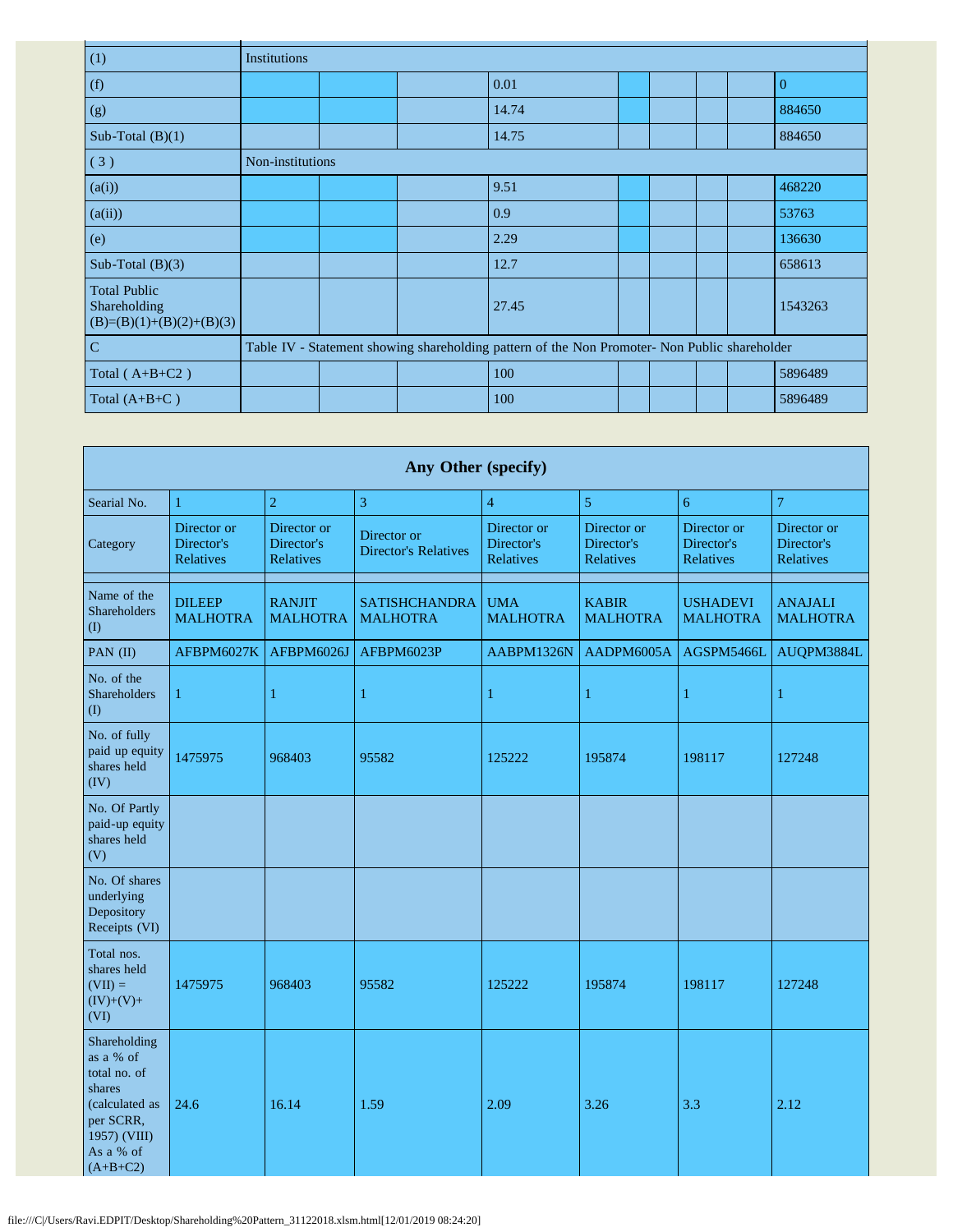| Number of Voting Rights held in each class of securities (IX)                                                                                                                                   |                                                         |          |          |          |          |                   |                   |  |  |  |  |
|-------------------------------------------------------------------------------------------------------------------------------------------------------------------------------------------------|---------------------------------------------------------|----------|----------|----------|----------|-------------------|-------------------|--|--|--|--|
| Class eg: X                                                                                                                                                                                     | 1475975                                                 | 968403   | 95582    | 125222   | 195874   | 198117            | 127248            |  |  |  |  |
| Class eg:y                                                                                                                                                                                      |                                                         |          |          |          |          |                   |                   |  |  |  |  |
| Total                                                                                                                                                                                           | 1475975                                                 | 968403   | 95582    | 125222   | 195874   | 198117            | 127248            |  |  |  |  |
| Total as a %<br>of Total<br>Voting rights                                                                                                                                                       | 24.6                                                    | 16.14    | 1.59     | 2.09     | 3.26     | 3.3               | 2.12              |  |  |  |  |
| No. Of Shares<br>Underlying<br>Outstanding<br>convertible<br>securities (X)                                                                                                                     |                                                         |          |          |          |          |                   |                   |  |  |  |  |
| No. of Shares<br>Underlying<br>Outstanding<br>Warrants (Xi)                                                                                                                                     |                                                         |          |          |          |          |                   |                   |  |  |  |  |
| No. Of Shares<br>Underlying<br>Outstanding<br>convertible<br>securities and<br>No. Of<br>Warrants (Xi)<br>(a)                                                                                   |                                                         |          |          |          |          |                   |                   |  |  |  |  |
| Shareholding,<br>as a %<br>assuming full<br>conversion of<br>convertible<br>securities (as<br>a percentage<br>of diluted<br>share capital)<br>$(XI)=$<br>$(VII)+(X)$ As<br>a % of<br>$(A+B+C2)$ | 24.6                                                    | 16.14    | 1.59     | 2.09     | 3.26     | 3.3               | 2.12              |  |  |  |  |
|                                                                                                                                                                                                 | Number of Locked in shares (XII)                        |          |          |          |          |                   |                   |  |  |  |  |
| No. $(a)$                                                                                                                                                                                       |                                                         |          |          |          |          |                   |                   |  |  |  |  |
| As a % of<br>total Shares<br>held(b)                                                                                                                                                            |                                                         |          |          |          |          |                   |                   |  |  |  |  |
|                                                                                                                                                                                                 | Number of Shares pledged or otherwise encumbered (XIII) |          |          |          |          |                   |                   |  |  |  |  |
| No. $(a)$                                                                                                                                                                                       |                                                         |          |          |          |          |                   |                   |  |  |  |  |
| As a % of<br>total Shares<br>held (b)                                                                                                                                                           |                                                         |          |          |          |          |                   |                   |  |  |  |  |
| Number of<br>equity shares<br>held in<br>dematerialized<br>form (XIV)                                                                                                                           | 1475975                                                 | 968403   | 95582    | 125222   | 195874   | 198117            | 127248            |  |  |  |  |
|                                                                                                                                                                                                 | Reason for not providing PAN                            |          |          |          |          |                   |                   |  |  |  |  |
| Reason for<br>not providing<br><b>PAN</b>                                                                                                                                                       |                                                         |          |          |          |          |                   |                   |  |  |  |  |
| Shareholder<br>type                                                                                                                                                                             | Promoter                                                | Promoter | Promoter | Promoter | Promoter | Promoter<br>Group | Promoter<br>Group |  |  |  |  |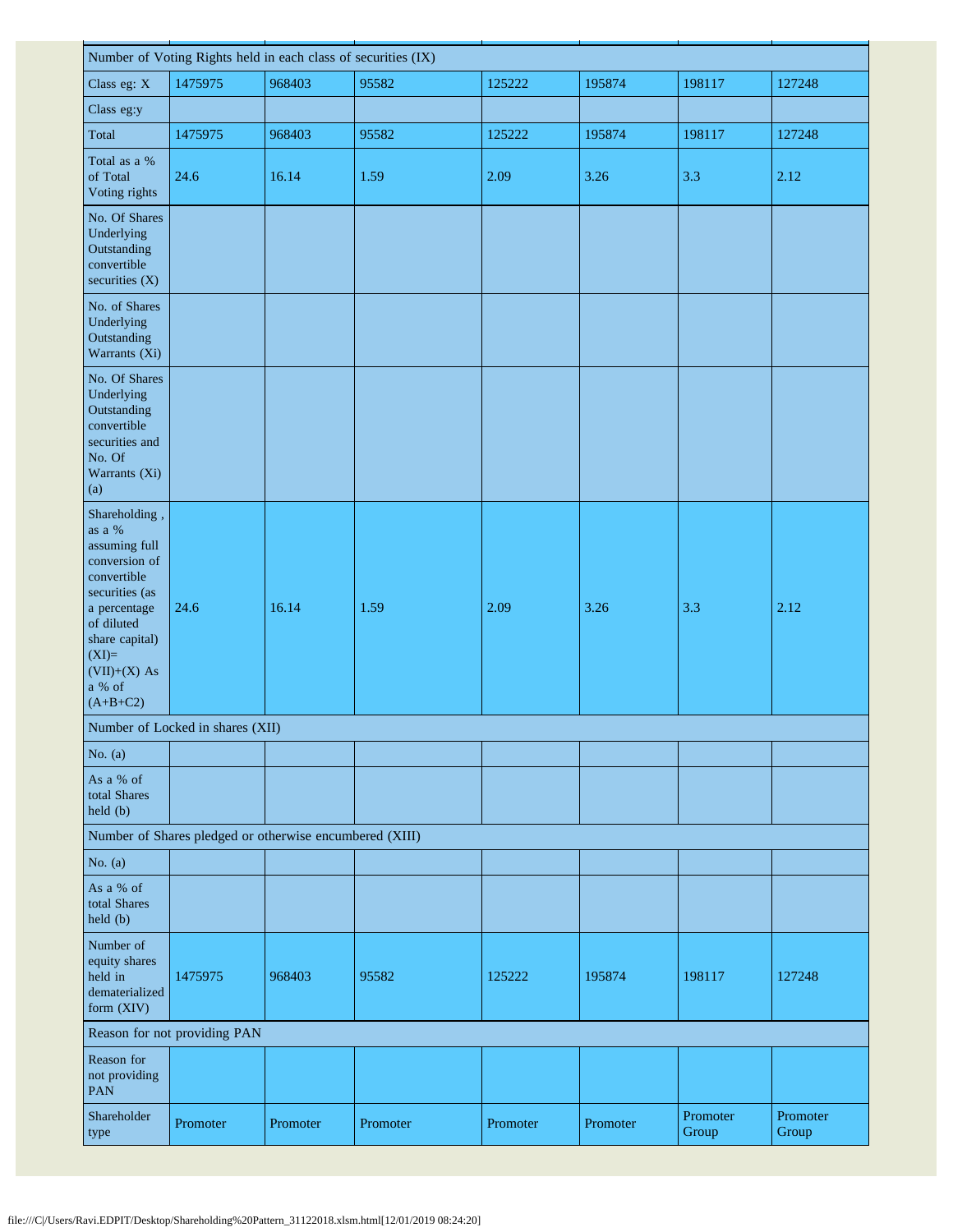| Any Other (specify)                                                                                                           |                                                                           |                                                                      |                                                                                                 |                                                                                                          |                                                                                          |                                                                                                   |                                                                                         |  |  |  |  |  |
|-------------------------------------------------------------------------------------------------------------------------------|---------------------------------------------------------------------------|----------------------------------------------------------------------|-------------------------------------------------------------------------------------------------|----------------------------------------------------------------------------------------------------------|------------------------------------------------------------------------------------------|---------------------------------------------------------------------------------------------------|-----------------------------------------------------------------------------------------|--|--|--|--|--|
| Searial No.                                                                                                                   | 8                                                                         | 9                                                                    | 10                                                                                              | 11                                                                                                       | 12                                                                                       | 13                                                                                                | 14                                                                                      |  |  |  |  |  |
| Category                                                                                                                      | <b>Bodies Corporate</b>                                                   | <b>Bodies</b><br>Corporate                                           | <b>Trusts</b>                                                                                   | <b>Trusts</b>                                                                                            | <b>Trusts</b>                                                                            | <b>Trusts</b>                                                                                     | <b>Trusts</b>                                                                           |  |  |  |  |  |
| Name of the<br>Shareholders<br>(1)                                                                                            | <b>EMPIRE</b><br><b>INTERNATIONAL</b><br><b>PRIVATE</b><br><b>LIMITED</b> | <b>ARJUN</b><br><b>TRANSPORT</b><br><b>COMPANY</b><br><b>PVT LTD</b> | S C<br>MALHOTRA,<br>Trustee,<br><b>Empire Dyeing</b><br><b>Employees</b><br><b>Welfare Fund</b> | S C<br>MALHOTRA,<br>Trustee,<br>Empire<br><b>Machine Tool</b><br><b>Employees</b><br><b>Welfare Fund</b> | S C<br>MALHOTRA,<br>Trustee, EIL<br>Corporate<br><b>Employees</b><br><b>Welfare Fund</b> | S C<br>MALHOTRA,<br>Trustee,<br>Garlick<br>Engineering<br><b>Employees</b><br><b>Welfare Fund</b> | S C<br>MALHOTRA,<br>Trustee.<br>Vitrum Glass<br><b>Employees</b><br><b>Welfare Fund</b> |  |  |  |  |  |
| PAN (II)                                                                                                                      | AAACE3444P                                                                | AABCA5913E                                                           | AAAAE0015A                                                                                      | AAAAE0016D                                                                                               | AAAAE0017C                                                                               | AAAAG0025E                                                                                        | AAAAV0022G                                                                              |  |  |  |  |  |
| No. of the<br>Shareholders<br>$\rm (I)$                                                                                       | $\mathbf{1}$                                                              | $\mathbf{1}$                                                         | $\mathbf{1}$                                                                                    | 1                                                                                                        | 1                                                                                        | 1                                                                                                 | 1                                                                                       |  |  |  |  |  |
| No. of fully<br>paid up equity<br>shares held<br>(IV)                                                                         | 327012                                                                    | 784978                                                               | 9999                                                                                            | 10123                                                                                                    | 12410                                                                                    | 11998                                                                                             | 10285                                                                                   |  |  |  |  |  |
| No. Of Partly<br>paid-up equity<br>shares held<br>(V)                                                                         |                                                                           |                                                                      |                                                                                                 |                                                                                                          |                                                                                          |                                                                                                   |                                                                                         |  |  |  |  |  |
| No. Of shares<br>underlying<br>Depository<br>Receipts (VI)                                                                    |                                                                           |                                                                      |                                                                                                 |                                                                                                          |                                                                                          |                                                                                                   |                                                                                         |  |  |  |  |  |
| Total nos.<br>shares held<br>$(VII) =$<br>$(IV)+(V)+$<br>(VI)                                                                 | 327012                                                                    | 784978                                                               | 9999                                                                                            | 10123                                                                                                    | 12410                                                                                    | 11998                                                                                             | 10285                                                                                   |  |  |  |  |  |
| Shareholding<br>as a % of<br>total no. of<br>shares<br>(calculated as<br>per SCRR,<br>1957) (VIII)<br>As a % of<br>$(A+B+C2)$ | 5.45                                                                      | 13.08                                                                | 0.17                                                                                            | 0.17                                                                                                     | 0.21                                                                                     | 0.2                                                                                               | 0.17                                                                                    |  |  |  |  |  |
|                                                                                                                               | Number of Voting Rights held in each class of securities (IX)             |                                                                      |                                                                                                 |                                                                                                          |                                                                                          |                                                                                                   |                                                                                         |  |  |  |  |  |
| Class eg: X                                                                                                                   | 327012                                                                    | 784978                                                               | 9999                                                                                            | 10123                                                                                                    | 12410                                                                                    | 11998                                                                                             | 10285                                                                                   |  |  |  |  |  |
| Class eg:y                                                                                                                    |                                                                           |                                                                      |                                                                                                 |                                                                                                          |                                                                                          |                                                                                                   |                                                                                         |  |  |  |  |  |
| Total                                                                                                                         | 327012                                                                    | 784978                                                               | 9999                                                                                            | 10123                                                                                                    | 12410                                                                                    | 11998                                                                                             | 10285                                                                                   |  |  |  |  |  |
| Total as a %<br>of Total<br>Voting rights                                                                                     | 5.45                                                                      | 13.08                                                                | 0.17                                                                                            | 0.17                                                                                                     | 0.21                                                                                     | 0.2                                                                                               | 0.17                                                                                    |  |  |  |  |  |
| No. Of Shares<br>Underlying<br>Outstanding<br>convertible<br>securities $(X)$                                                 |                                                                           |                                                                      |                                                                                                 |                                                                                                          |                                                                                          |                                                                                                   |                                                                                         |  |  |  |  |  |
| No. of Shares<br>Underlying<br>Outstanding<br>Warrants (Xi)                                                                   |                                                                           |                                                                      |                                                                                                 |                                                                                                          |                                                                                          |                                                                                                   |                                                                                         |  |  |  |  |  |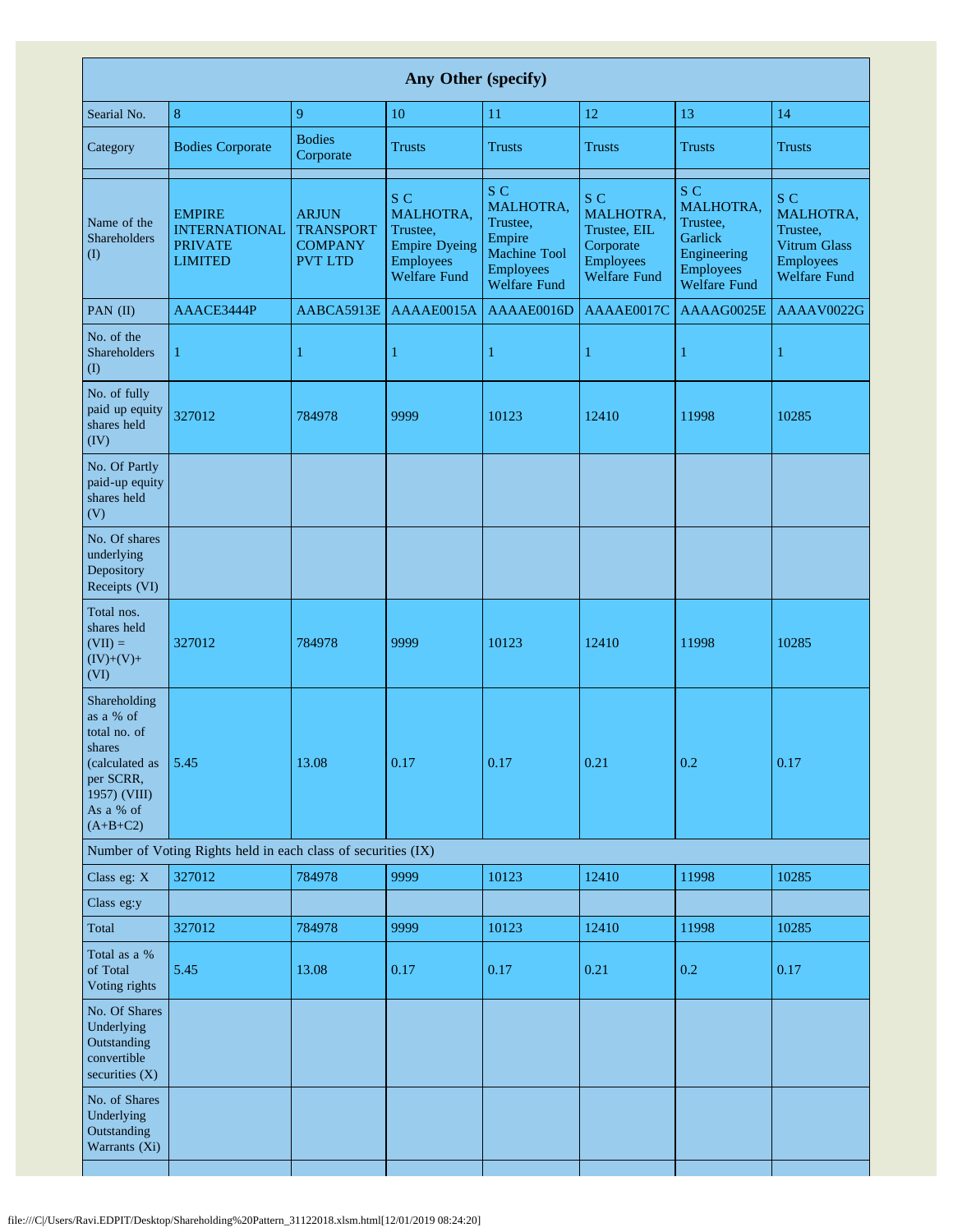| No. Of Shares<br>Underlying<br>Outstanding<br>convertible<br>securities and<br>No. Of<br>Warrants (Xi)<br>(a)                                                                                      |                                                         |                   |                   |                   |                   |                   |                   |
|----------------------------------------------------------------------------------------------------------------------------------------------------------------------------------------------------|---------------------------------------------------------|-------------------|-------------------|-------------------|-------------------|-------------------|-------------------|
| Shareholding,<br>as a $\%$<br>assuming full<br>conversion of<br>convertible<br>securities (as<br>a percentage<br>of diluted<br>share capital)<br>$(XI)=$<br>$(VII)+(X)$ As<br>a % of<br>$(A+B+C2)$ | 5.45                                                    | 13.08             | 0.17              | 0.17              | 0.21              | 0.2               | 0.17              |
|                                                                                                                                                                                                    | Number of Locked in shares (XII)                        |                   |                   |                   |                   |                   |                   |
| No. $(a)$                                                                                                                                                                                          |                                                         |                   |                   |                   |                   |                   |                   |
| As a % of<br>total Shares<br>held (b)                                                                                                                                                              |                                                         |                   |                   |                   |                   |                   |                   |
|                                                                                                                                                                                                    | Number of Shares pledged or otherwise encumbered (XIII) |                   |                   |                   |                   |                   |                   |
| No. $(a)$                                                                                                                                                                                          |                                                         |                   |                   |                   |                   |                   |                   |
| As a % of<br>total Shares<br>held (b)                                                                                                                                                              |                                                         |                   |                   |                   |                   |                   |                   |
| Number of<br>equity shares<br>held in<br>dematerialized<br>form (XIV)                                                                                                                              | 327012                                                  | 784978            | 9999              | 10123             | 12410             | 11998             | 10285             |
| Reason for not providing PAN                                                                                                                                                                       |                                                         |                   |                   |                   |                   |                   |                   |
| Reason for<br>not providing<br>PAN                                                                                                                                                                 |                                                         |                   |                   |                   |                   |                   |                   |
| Shareholder<br>type                                                                                                                                                                                | Promoter Group                                          | Promoter<br>Group | Promoter<br>Group | Promoter<br>Group | Promoter<br>Group | Promoter<br>Group | Promoter<br>Group |

| Any Other (specify)                                |                       |  |  |  |
|----------------------------------------------------|-----------------------|--|--|--|
| Searial No.                                        |                       |  |  |  |
| Category                                           | Click here to go back |  |  |  |
| Name of the<br>Shareholders (I)                    |                       |  |  |  |
| PAN $(II)$                                         | Total                 |  |  |  |
| No. of the<br>Shareholders (I)                     | 14                    |  |  |  |
| No. of fully paid<br>up equity shares<br>held (IV) | 4353226               |  |  |  |
| No. Of Partly<br>paid-up equity<br>shares held (V) |                       |  |  |  |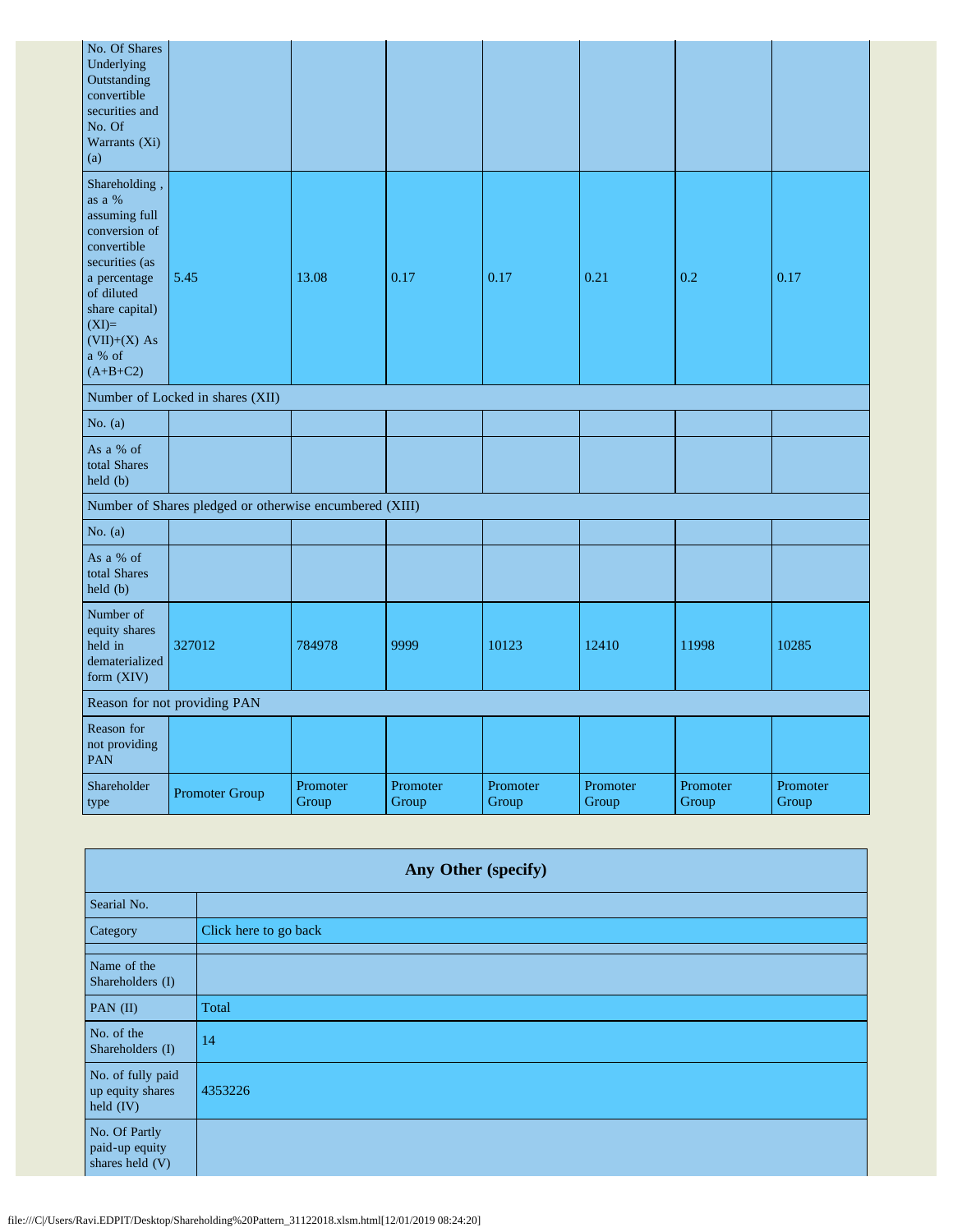| No. Of shares<br>underlying<br>Depository<br>Receipts (VI)                                                                                                                           |                                                               |  |  |  |  |  |
|--------------------------------------------------------------------------------------------------------------------------------------------------------------------------------------|---------------------------------------------------------------|--|--|--|--|--|
| Total nos. shares<br>held $(VII) =$<br>$(IV)+(V)+(VI)$                                                                                                                               | 4353226                                                       |  |  |  |  |  |
| Shareholding as a<br>% of total no. of<br>shares (calculated<br>as per SCRR,<br>1957) (VIII) As a<br>% of $(A+B+C2)$                                                                 | 72.55                                                         |  |  |  |  |  |
|                                                                                                                                                                                      | Number of Voting Rights held in each class of securities (IX) |  |  |  |  |  |
| Class eg: X                                                                                                                                                                          | 4353226                                                       |  |  |  |  |  |
| Class eg:y                                                                                                                                                                           |                                                               |  |  |  |  |  |
| Total                                                                                                                                                                                | 4353226                                                       |  |  |  |  |  |
| Total as a % of<br><b>Total Voting rights</b>                                                                                                                                        | 72.55                                                         |  |  |  |  |  |
| No. Of Shares<br>Underlying<br>Outstanding<br>convertible<br>securities $(X)$                                                                                                        |                                                               |  |  |  |  |  |
| No. of Shares<br>Underlying<br>Outstanding<br>Warrants (Xi)                                                                                                                          |                                                               |  |  |  |  |  |
| No. Of Shares<br>Underlying<br>Outstanding<br>convertible<br>securities and No.<br>Of Warrants (Xi)<br>(a)                                                                           |                                                               |  |  |  |  |  |
| Shareholding, as a<br>% assuming full<br>conversion of<br>convertible<br>securities (as a<br>percentage of<br>diluted share<br>capital) (XI)=<br>$(VII)+(X)$ As a %<br>of $(A+B+C2)$ | 72.55                                                         |  |  |  |  |  |
| Number of Locked in shares (XII)                                                                                                                                                     |                                                               |  |  |  |  |  |
| No. $(a)$                                                                                                                                                                            |                                                               |  |  |  |  |  |
| As a % of total<br>Shares held (b)                                                                                                                                                   |                                                               |  |  |  |  |  |
|                                                                                                                                                                                      | Number of Shares pledged or otherwise encumbered (XIII)       |  |  |  |  |  |
| No. $(a)$                                                                                                                                                                            |                                                               |  |  |  |  |  |
| As a % of total<br>Shares held (b)                                                                                                                                                   |                                                               |  |  |  |  |  |
| Number of equity<br>shares held in<br>dematerialized<br>form (XIV)                                                                                                                   | 4353226                                                       |  |  |  |  |  |
| Reason for not providing PAN                                                                                                                                                         |                                                               |  |  |  |  |  |
| Reason for not                                                                                                                                                                       |                                                               |  |  |  |  |  |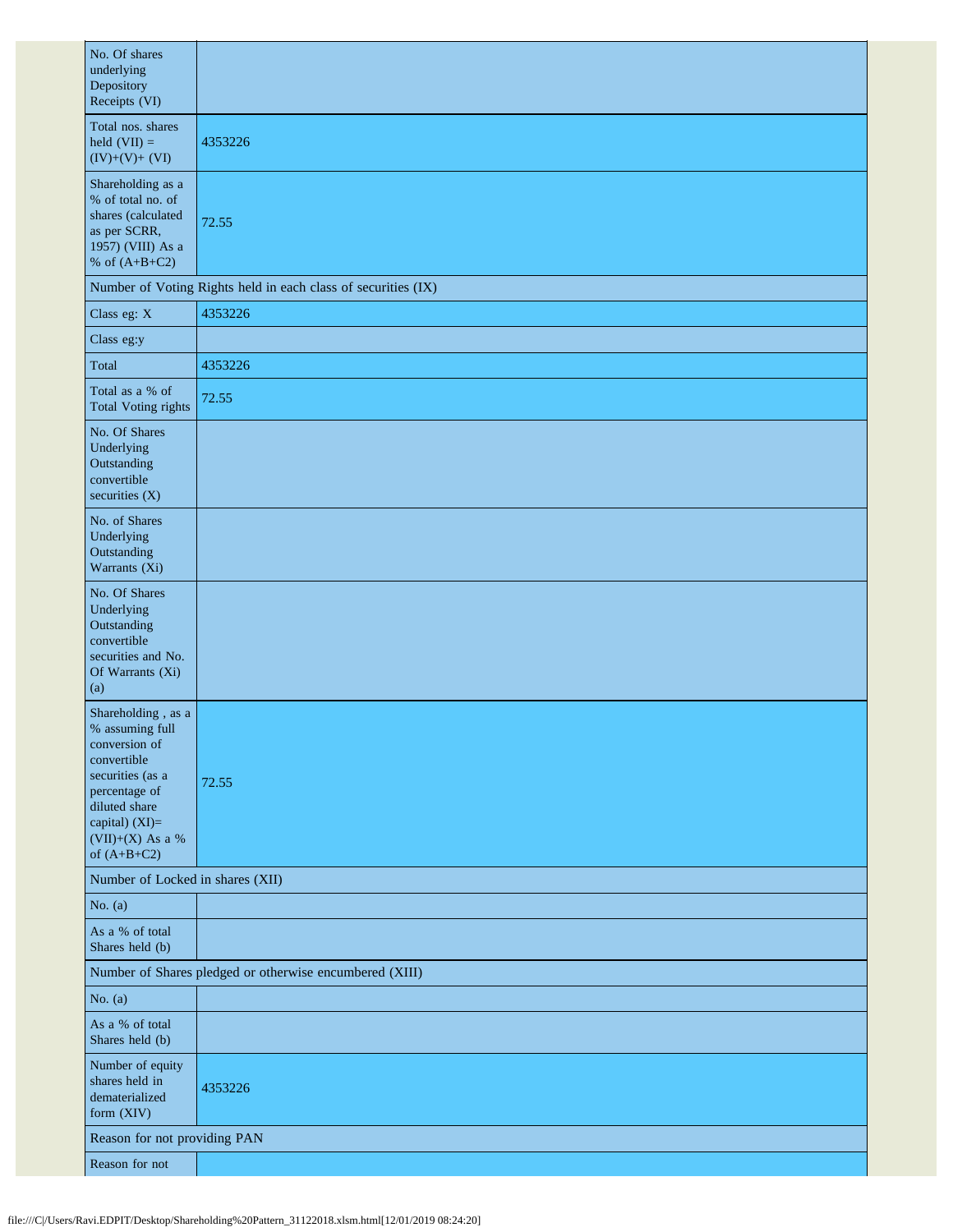| providing PAN    |  |
|------------------|--|
| Shareholder type |  |

| <b>Insurance Companies</b>                                                                                                                                        |                                                               |                                                  |                          |  |  |  |
|-------------------------------------------------------------------------------------------------------------------------------------------------------------------|---------------------------------------------------------------|--------------------------------------------------|--------------------------|--|--|--|
| Searial No.                                                                                                                                                       | $\mathbf{1}$                                                  | $\overline{2}$                                   |                          |  |  |  |
| Name of the<br>Shareholders (I)                                                                                                                                   | LIFE INSURANCE CORPORATION OF<br><b>INDIA</b>                 | THE ORIENTAL INSURANCE COMPANY<br><b>LIMITED</b> | Click here to go<br>back |  |  |  |
| PAN (II)                                                                                                                                                          | AAACL0582H                                                    | AAACT0627R                                       | Total                    |  |  |  |
| No. of fully paid<br>up equity shares<br>held (IV)                                                                                                                | 789741                                                        | 94909                                            | 884650                   |  |  |  |
| No. Of Partly<br>paid-up equity<br>shares held (V)                                                                                                                |                                                               |                                                  |                          |  |  |  |
| No. Of shares<br>underlying<br>Depository<br>Receipts (VI)                                                                                                        |                                                               |                                                  |                          |  |  |  |
| Total nos. shares<br>held $(VII) =$<br>$(IV)+(V)+(VI)$                                                                                                            | 789741                                                        | 94909                                            | 884650                   |  |  |  |
| Shareholding as a<br>% of total no. of<br>shares (calculated<br>as per SCRR,<br>1957) (VIII) As a<br>% of $(A+B+C2)$                                              | 13.16                                                         | 1.58                                             | 14.74                    |  |  |  |
|                                                                                                                                                                   | Number of Voting Rights held in each class of securities (IX) |                                                  |                          |  |  |  |
| Class eg: X                                                                                                                                                       | 789741                                                        | 94909                                            | 884650                   |  |  |  |
| Class eg:y                                                                                                                                                        |                                                               |                                                  |                          |  |  |  |
| Total                                                                                                                                                             | 789741                                                        | 94909                                            | 884650                   |  |  |  |
| Total as a % of<br><b>Total Voting rights</b>                                                                                                                     | 13.16                                                         | 1.58                                             | 14.74                    |  |  |  |
| No. Of Shares<br>Underlying<br>Outstanding<br>convertible<br>securities (X)                                                                                       |                                                               |                                                  |                          |  |  |  |
| No. of Shares<br>Underlying<br>Outstanding<br>Warrants (Xi)                                                                                                       |                                                               |                                                  |                          |  |  |  |
| No. Of Shares<br>Underlying<br>Outstanding<br>convertible<br>securities and No.<br>Of Warrants (Xi)<br>(a)                                                        |                                                               |                                                  |                          |  |  |  |
| Shareholding, as a<br>% assuming full<br>conversion of<br>convertible<br>securities (as a<br>percentage of<br>diluted share<br>capital) (XI)=<br>(VII)+(X) As a % | 13.16                                                         | 1.58                                             | 14.74                    |  |  |  |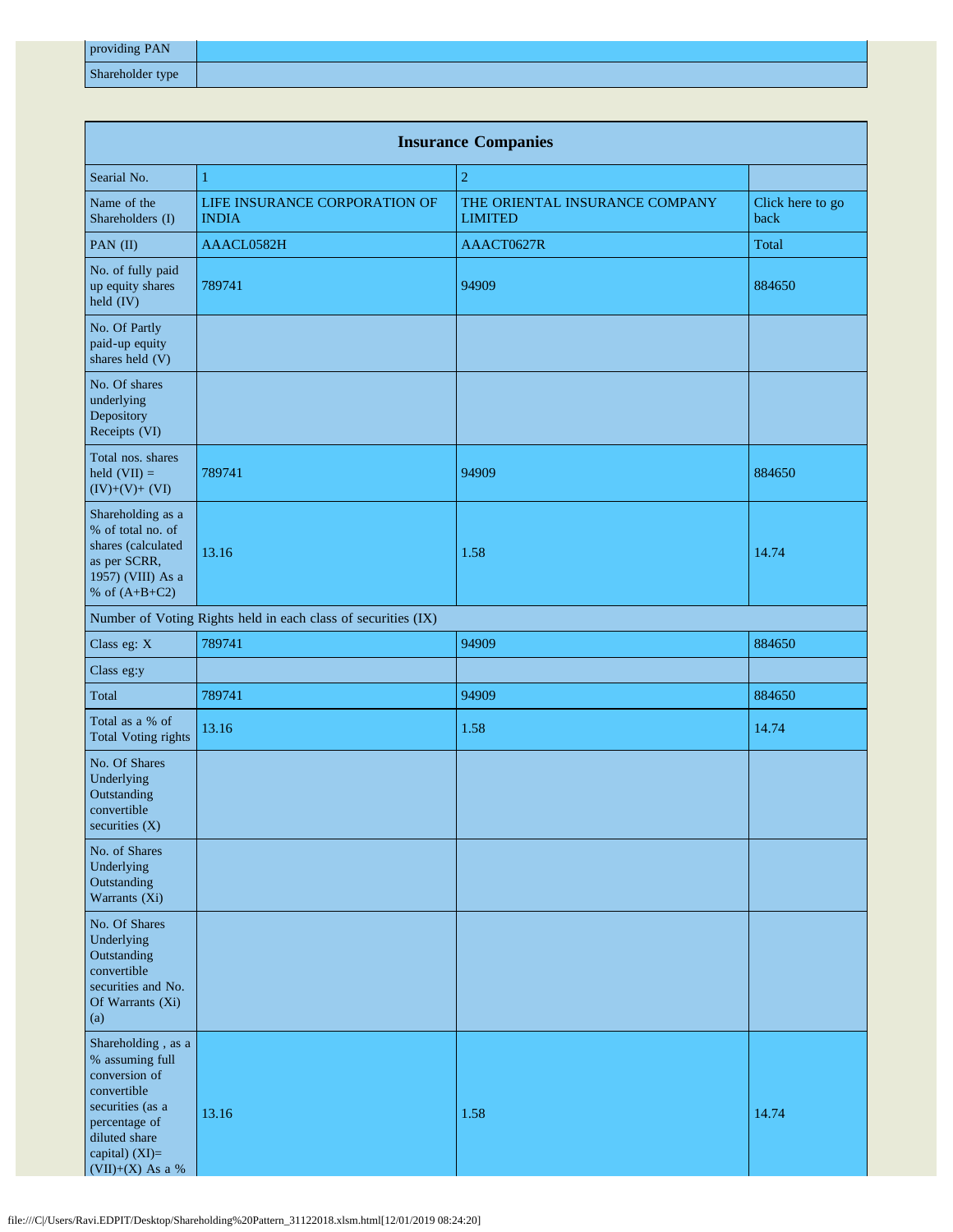| of $(A+B+C2)$                                                      |        |       |        |  |  |  |
|--------------------------------------------------------------------|--------|-------|--------|--|--|--|
| Number of Locked in shares (XII)                                   |        |       |        |  |  |  |
| No. $(a)$                                                          |        |       |        |  |  |  |
| As a % of total<br>Shares held (b)                                 |        |       |        |  |  |  |
| Number of equity<br>shares held in<br>dematerialized<br>form (XIV) | 789741 | 94909 | 884650 |  |  |  |
| Reason for not providing PAN                                       |        |       |        |  |  |  |
| Reason for not<br>providing PAN                                    |        |       |        |  |  |  |

| Any Other (specify)                                                                                                  |                            |                                                               |                            |                |                              |                          |
|----------------------------------------------------------------------------------------------------------------------|----------------------------|---------------------------------------------------------------|----------------------------|----------------|------------------------------|--------------------------|
| Searial No.                                                                                                          | $\mathbf{1}$               | $\overline{2}$                                                | 3                          | $\overline{4}$ | $\mathfrak{S}$               |                          |
| Category                                                                                                             | <b>Bodies</b><br>Corporate | <b>Bodies Corporate</b>                                       | Clearing<br><b>Members</b> | <b>IEPF</b>    | Non-Resident<br>Indian (NRI) |                          |
| Category / More<br>than 1 percentage                                                                                 | Category                   | More than 1 percentage of shareholding                        | Category                   | Category       | Category                     |                          |
| Name of the<br>Shareholders (I)                                                                                      |                            | VISHNU TRADING COMPANY<br>PRIVATE LIMITED                     |                            |                |                              | Click here to<br>go back |
| PAN (II)                                                                                                             |                            | AAACV1453D                                                    |                            |                |                              | Total                    |
| No. of the<br>Shareholders (I)                                                                                       | 88                         | 1                                                             | 30                         | 1              | 50                           | 169                      |
| No. of fully paid<br>up equity shares<br>held (IV)                                                                   | 96201                      | 73348                                                         | 5566                       | 25225          | 10346                        | 137338                   |
| No. Of Partly<br>paid-up equity<br>shares held (V)                                                                   |                            |                                                               |                            |                |                              |                          |
| No. Of shares<br>underlying<br>Depository<br>Receipts (VI)                                                           |                            |                                                               |                            |                |                              |                          |
| Total nos. shares<br>held $(VII) =$<br>$(IV)+(V)+(VI)$                                                               | 96201                      | 73348                                                         | 5566                       | 25225          | 10346                        | 137338                   |
| Shareholding as a<br>% of total no. of<br>shares (calculated<br>as per SCRR,<br>1957) (VIII) As a<br>% of $(A+B+C2)$ | 1.6                        | 1.22                                                          | 0.09                       | 0.42           | 0.17                         | 2.28                     |
|                                                                                                                      |                            | Number of Voting Rights held in each class of securities (IX) |                            |                |                              |                          |
| Class eg: X                                                                                                          | 96201                      | 73348                                                         | 5566                       | 25225          | 10346                        | 137338                   |
| Class eg:y                                                                                                           |                            |                                                               |                            |                |                              |                          |
| Total                                                                                                                | 96201                      | 73348                                                         | 5566                       | 25225          | 10346                        | 137338                   |
| Total as a % of<br><b>Total Voting rights</b>                                                                        | 1.6                        | 1.22                                                          | 0.09                       | 0.42           | 0.17                         | 2.28                     |
| No. Of Shares<br>Underlying<br>Outstanding<br>convertible<br>securities (X)                                          |                            |                                                               |                            |                |                              |                          |